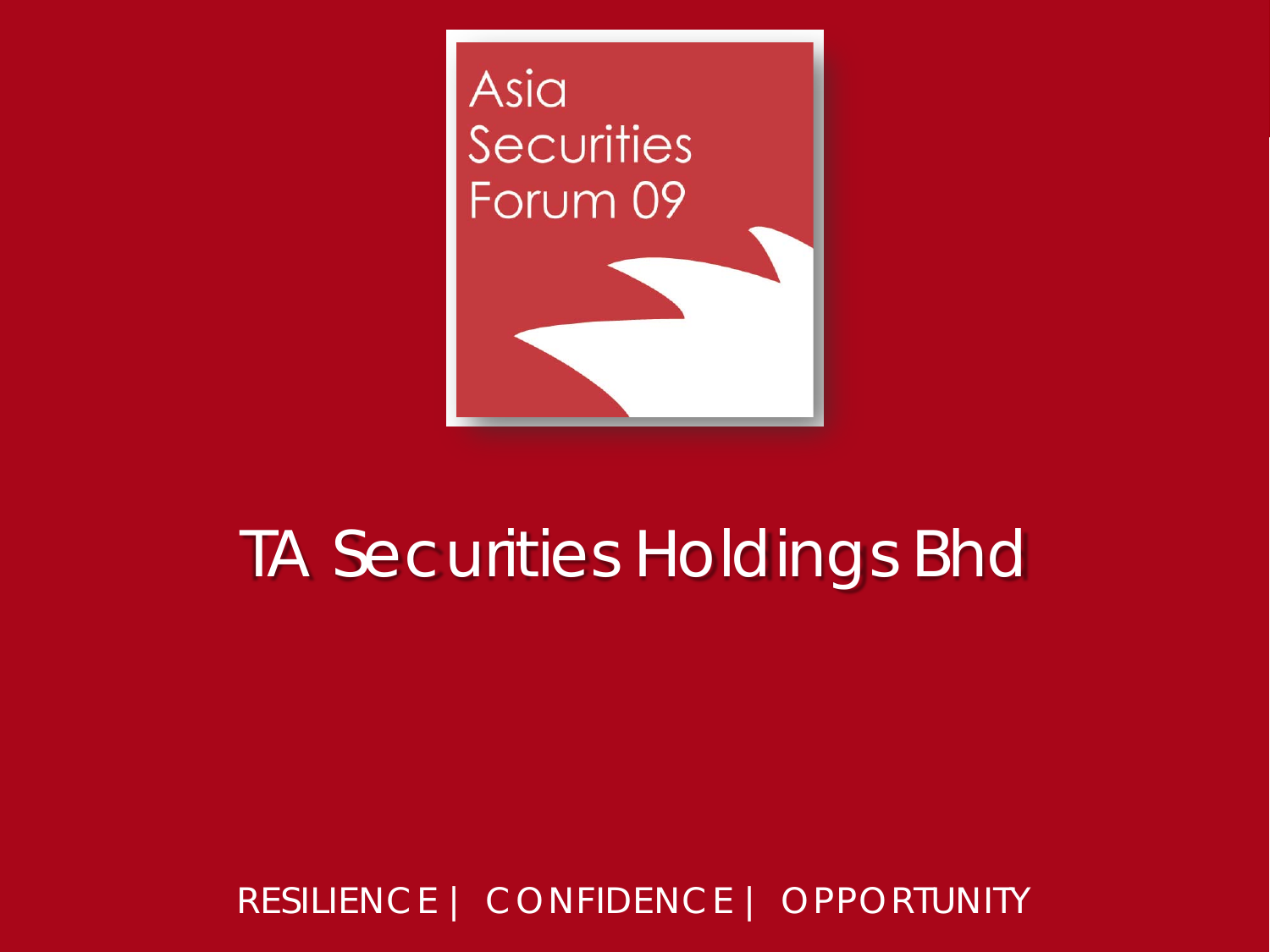### **PERFORMANCE OF EQUITY MARKET**

**Expectations of an imminent recovery in global economy and** corporate earnings drove up the FBM KLCI index by 40% year-to-date to 1,230.09 as at October 08, 2009.

Asia

Securities

Forum 09

 Positive market sentiment lifted market capitalization by 38.4% to RM918.7bn as at August 31, 2009 compared to RM663.8bn in December 31, 2008.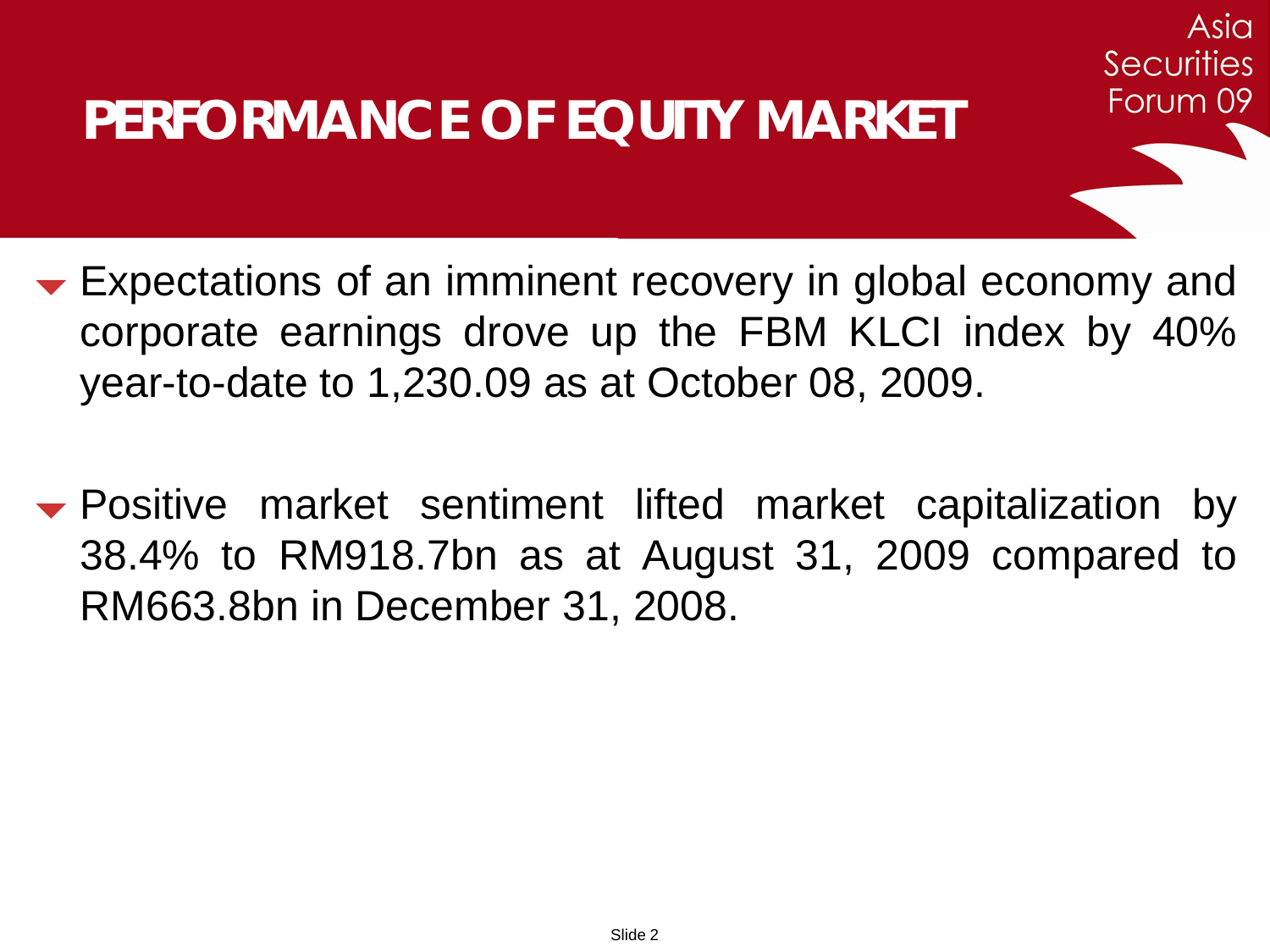# **FBM KLCI Performance**

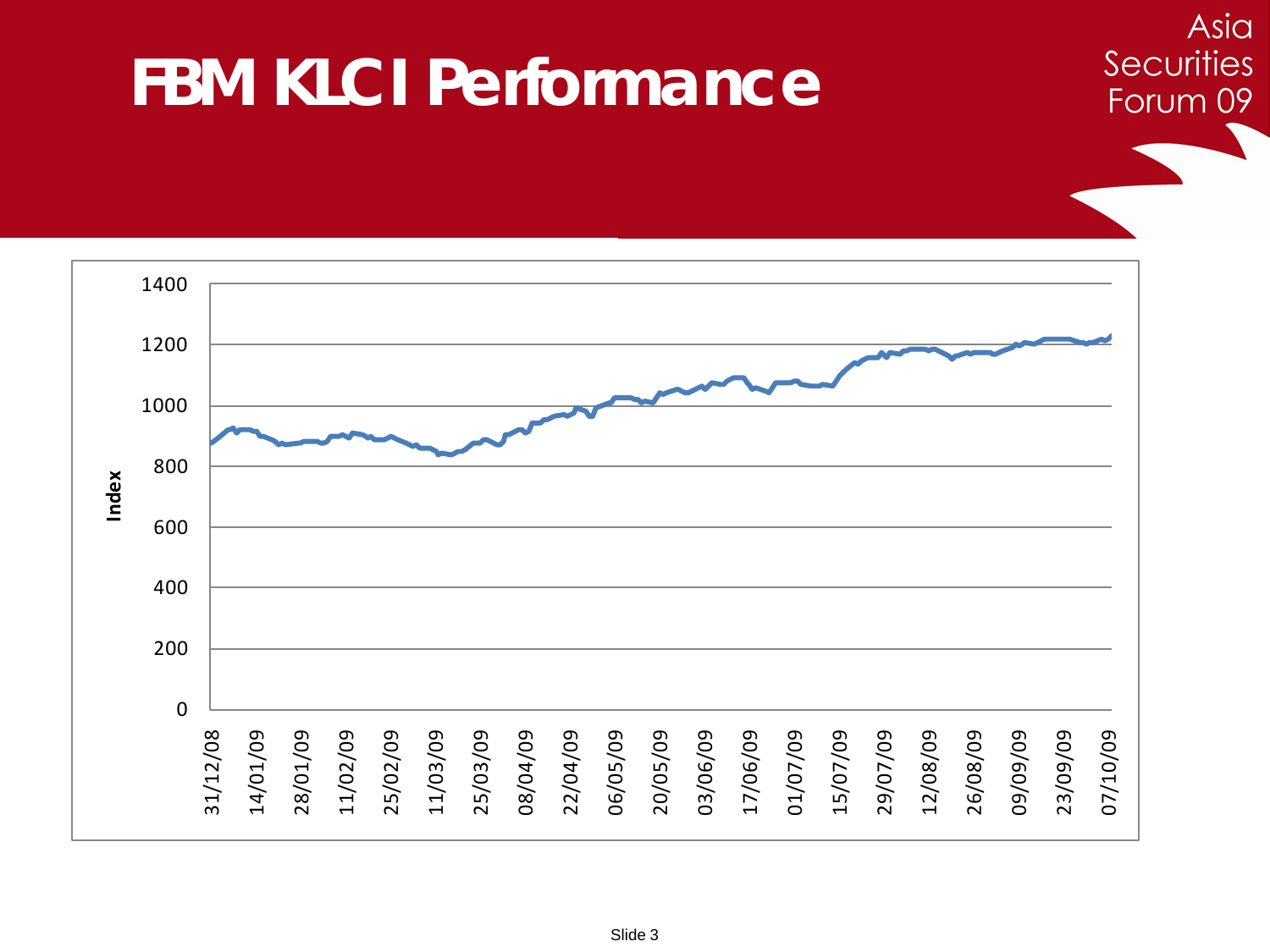# **KLCI vis-à-vis Other Indices**

Asia

**Securities** 

**YTD KLCI's Relative Performance Against Regional Bourses**

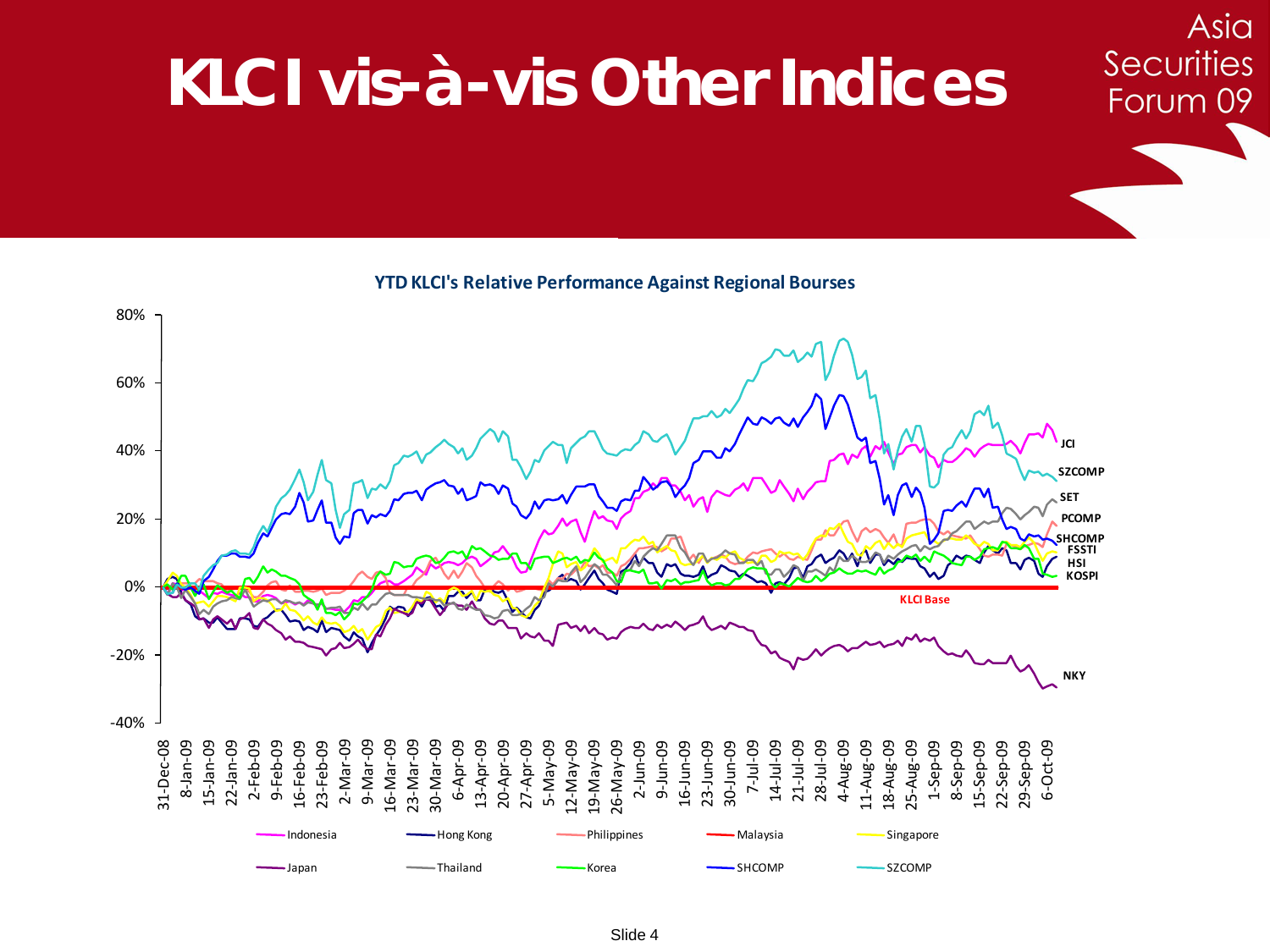# **KLCI vis-à-vis Other Indices**



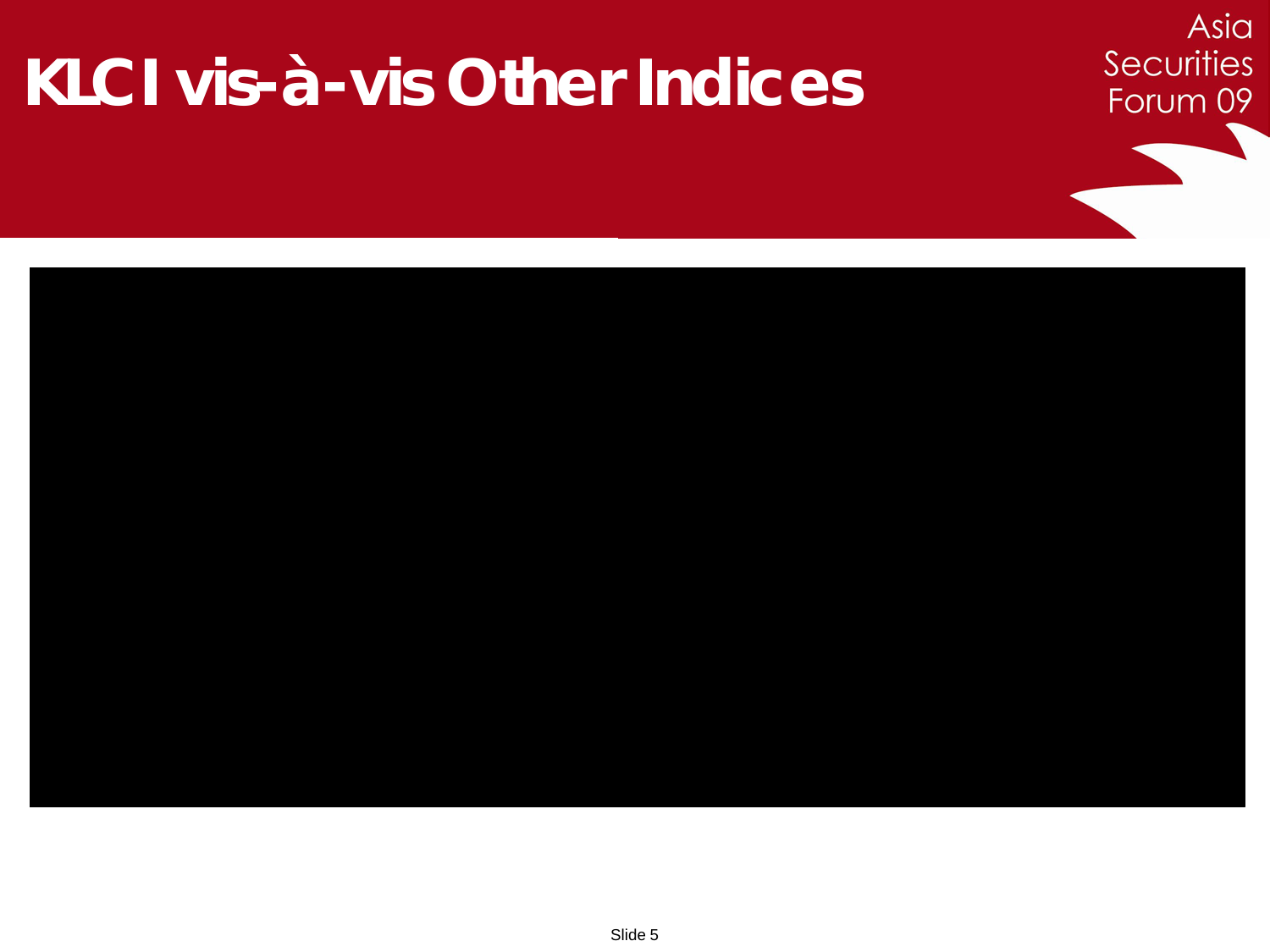# **Market Participation by Investors**



Asia

**Securities**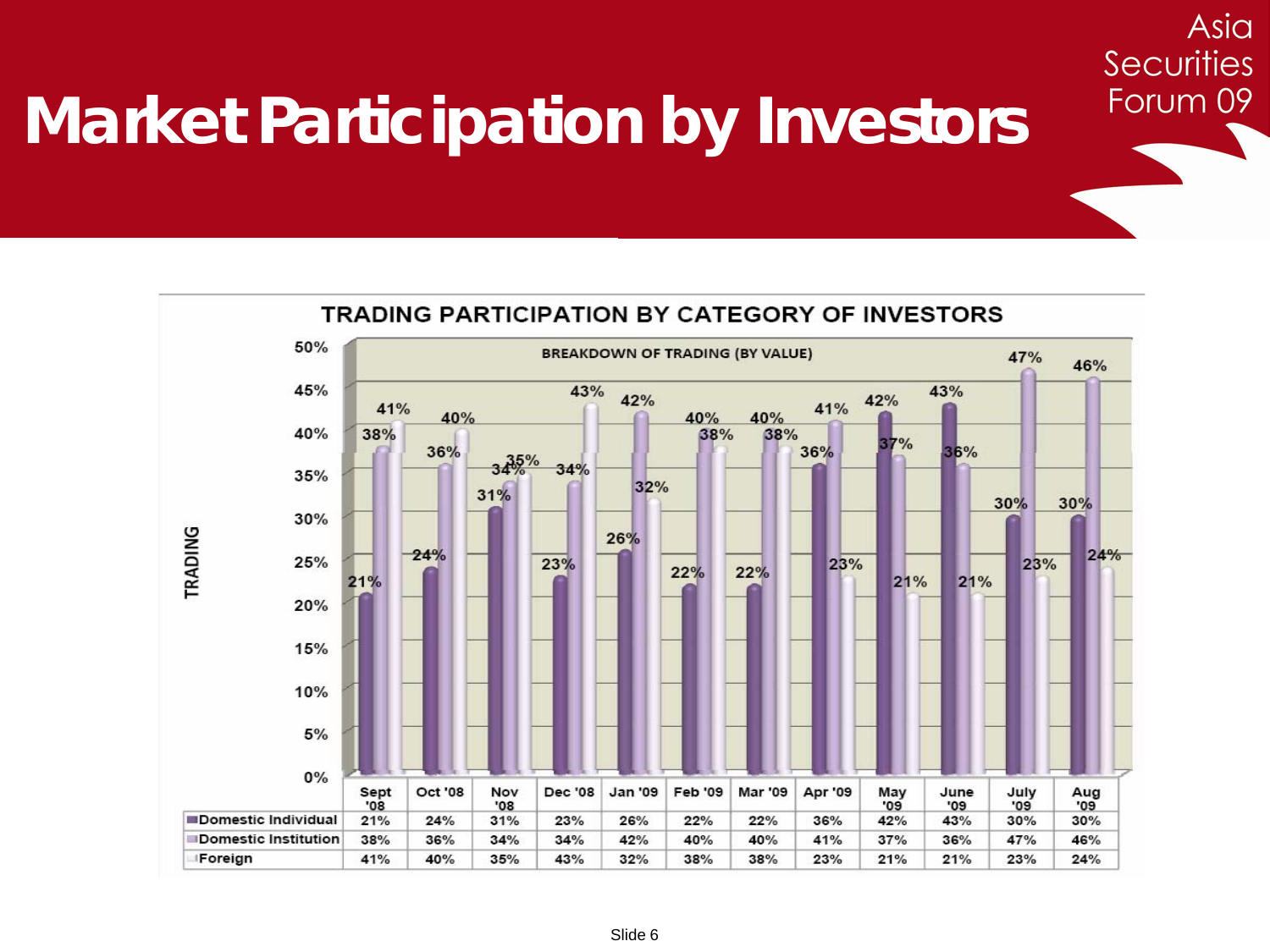# **Capital Market Performance**

|                                     | 2007         | 2008         | <b>Remarks</b>                                                           |  |
|-------------------------------------|--------------|--------------|--------------------------------------------------------------------------|--|
| Index                               |              |              |                                                                          |  |
| Trading Value (Yearly Average)      | RM2,178.83mn | RM1,180.70mn | Investor confidence<br>was affected by US<br>housing & credit<br>crisis. |  |
| Number of Listed Companies          | 987          | 977          | Contraction due to<br>privatisation and<br>de-listing.                   |  |
| <b>Yields of Bills:</b>             |              |              |                                                                          |  |
| - 12-Month Treasury Bills           | 3.431\%      | 3.353%       |                                                                          |  |
| - 9-Month Bank Negara Bills         | 4.526%       | N/A          |                                                                          |  |
| Net Purchases by Foreign Investors: |              |              |                                                                          |  |
| - Stock Market                      | RM3,837mn    | RM6,667mn    |                                                                          |  |
| - Bond Market                       | RM4,882mn    | RM6,225mn    |                                                                          |  |

Asia

**Securities**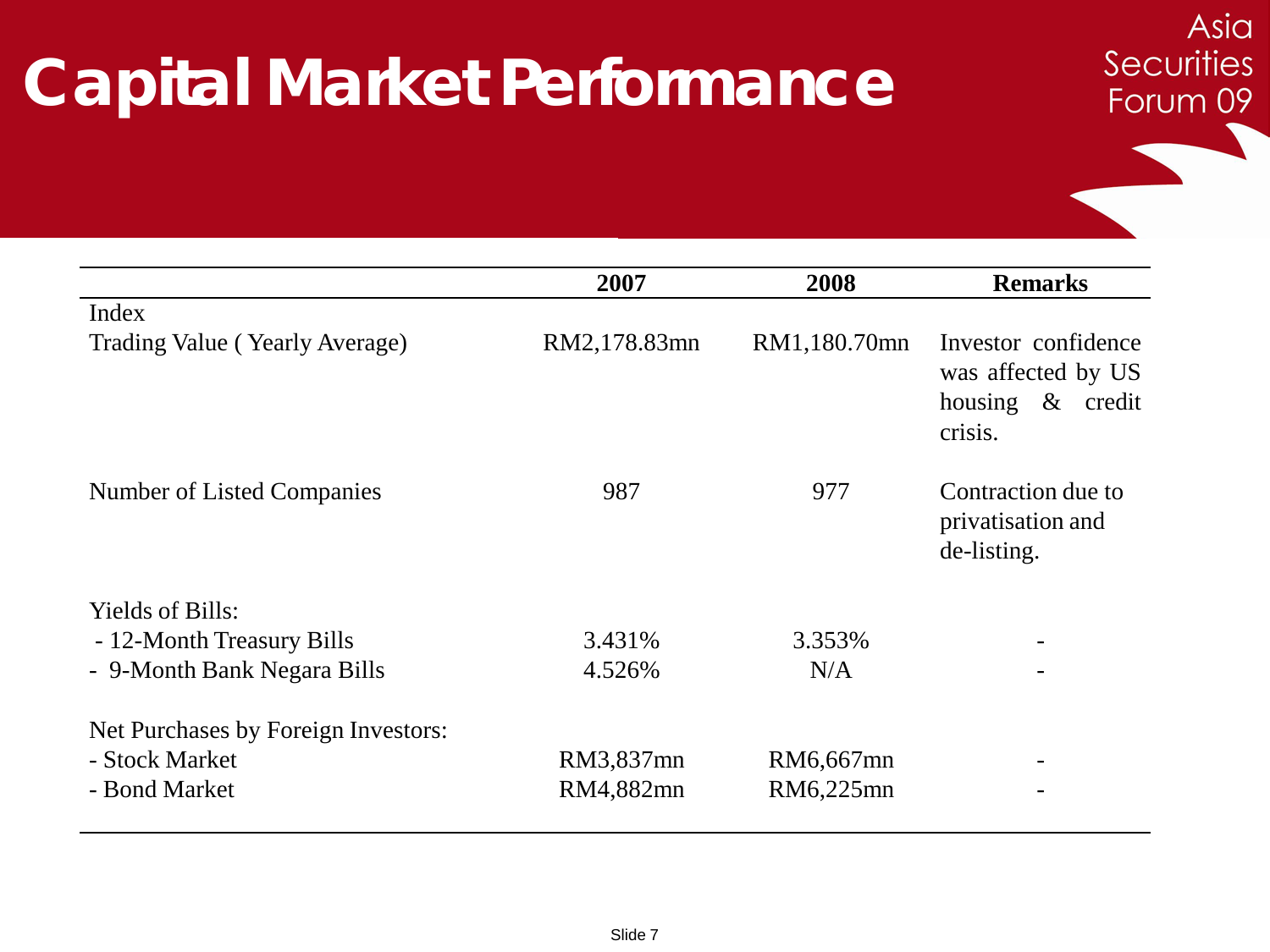# **List of Multiple Indices**

| <b>Index</b>                 | 2007     | 2008    |
|------------------------------|----------|---------|
| <b>FTSE KLCI</b>             | 1445.03  | 876.75  |
| Industrial                   | 3014.43  | 2063.85 |
| Technology                   | 24.42    | 13.69   |
| Construction                 | 313.04   | 164.18  |
| Consumer                     | 343.89   | 282.03  |
| Finance                      | 10905.35 | 6791.71 |
| <b>Industrial Production</b> | 114.58   | 66.88   |
| Plantation                   | 8089.3   | 4142.8  |
| Property                     | 1035.66  | 515.61  |
| Service                      | 196.26   | 117.91  |
| Mining                       | 429.61   | 231.01  |
| FBM70                        | 9944.61  | 5442.06 |
| <b>FBM100</b>                | 9502.36  | 5613.94 |
| <b>FBM Smallcap</b>          | 12260.97 | 6552.82 |
| <b>FBM Emas</b>              | 9810.83  | 5726.46 |
| <b>FBM Fledgling</b>         | 8867.29  | 5420.98 |
| <b>FBM Emas Shariah</b>      | 10533.13 | 5949.63 |
| FBM 2nd Board                | 6732.35  | 4007.31 |
| <b>FBM ACE</b>               | 6109.16  | 3333.59 |
| FBM Hijrah Shariah           | 11660.06 | 6640.04 |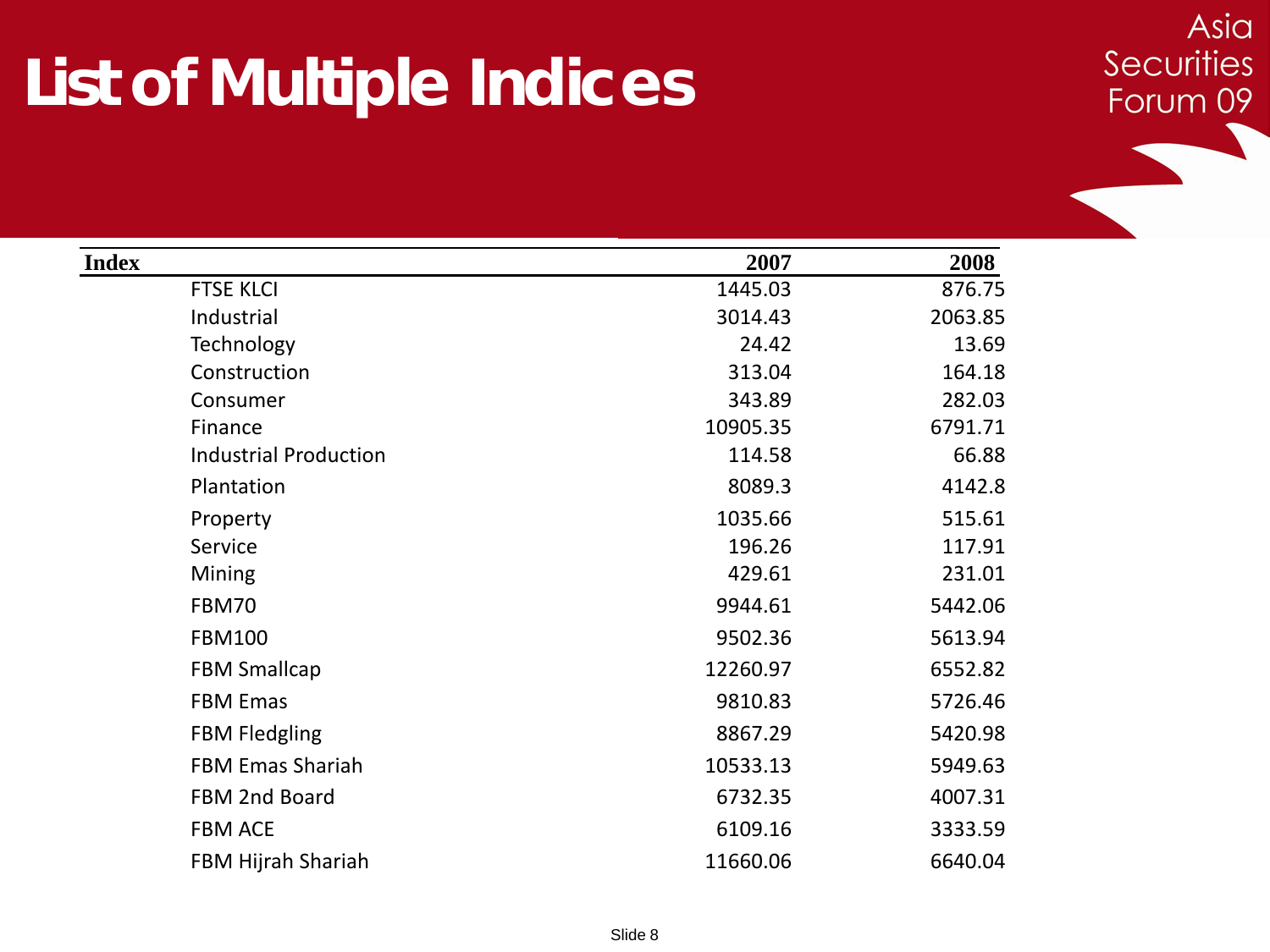## **Activity level**

- **► 6 new listings YTD, vs. 23 IPOs in 2008** 
	- Companies are delaying IPO to get better valuation, and to avoid under subscription
- 957 companies listed on Bursa Malaysia as at September 23rd , 2009 compared to 977 in 2008
	- Slight contraction attributable to privatization and de-listing of companies that failed to meet regulatory standards
- The average daily trading value of RM1,144.15mn as at September 23<sup>rd</sup>, 2009 was almost at par with last year's average of RM1,180.7mn.
- Volatility has reduced as the peak value almost halved to RM2,420.76mn in 2009 from RM4,355.54 in 2008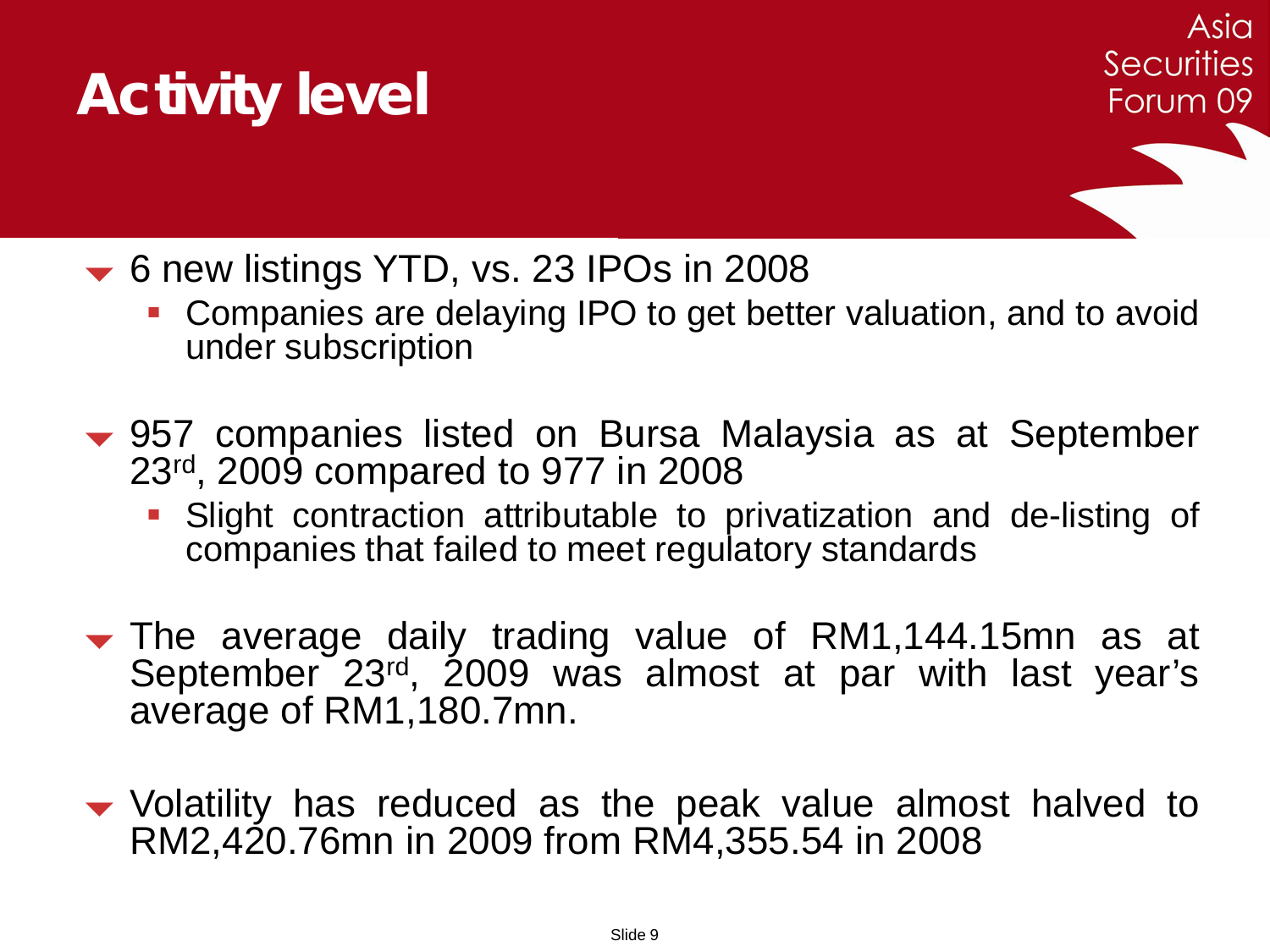# **Total Market Capitalization (RM'bn)**

#### RM'bn

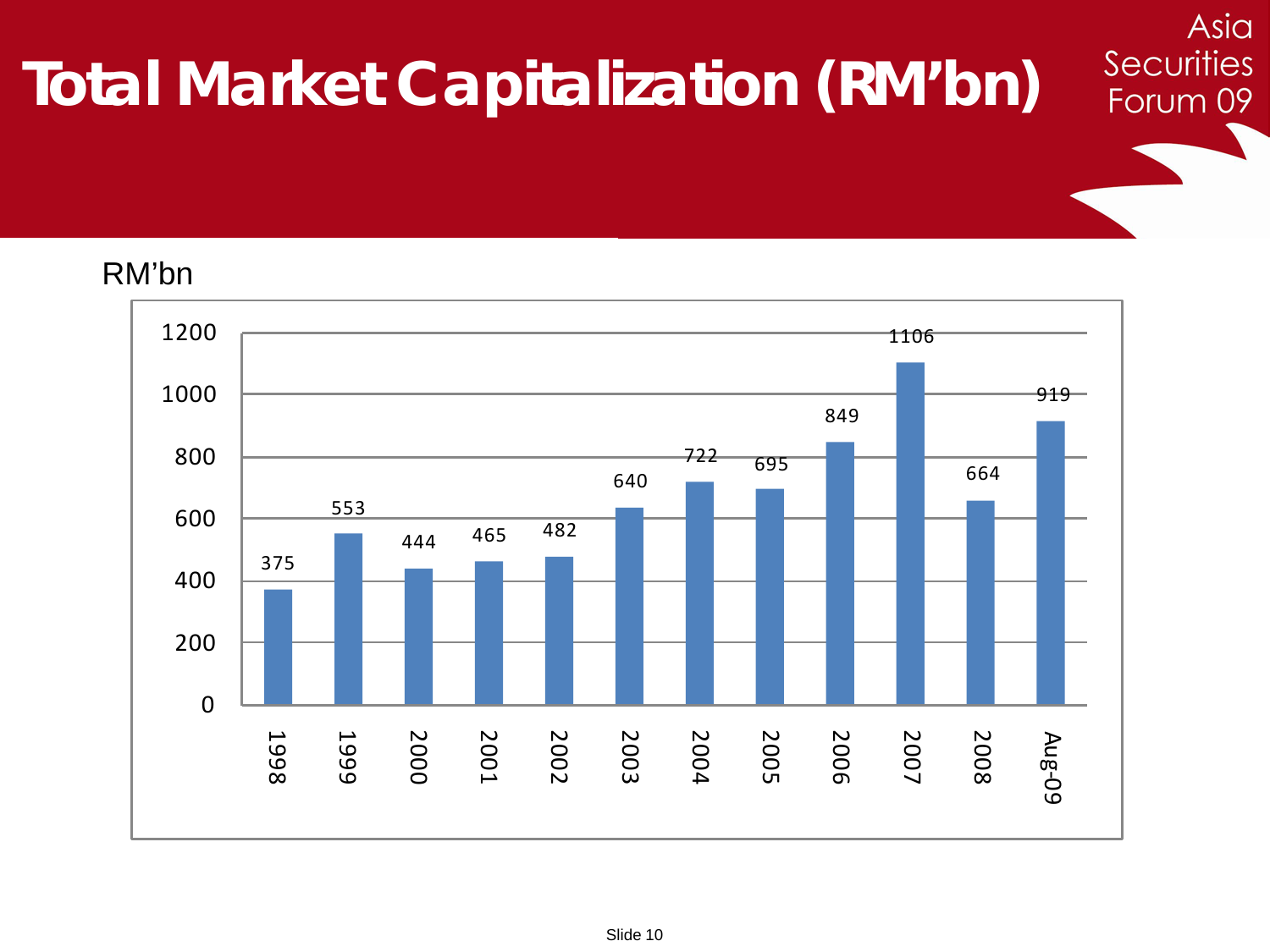# **Total Listed Companies**



Asia

**Securities**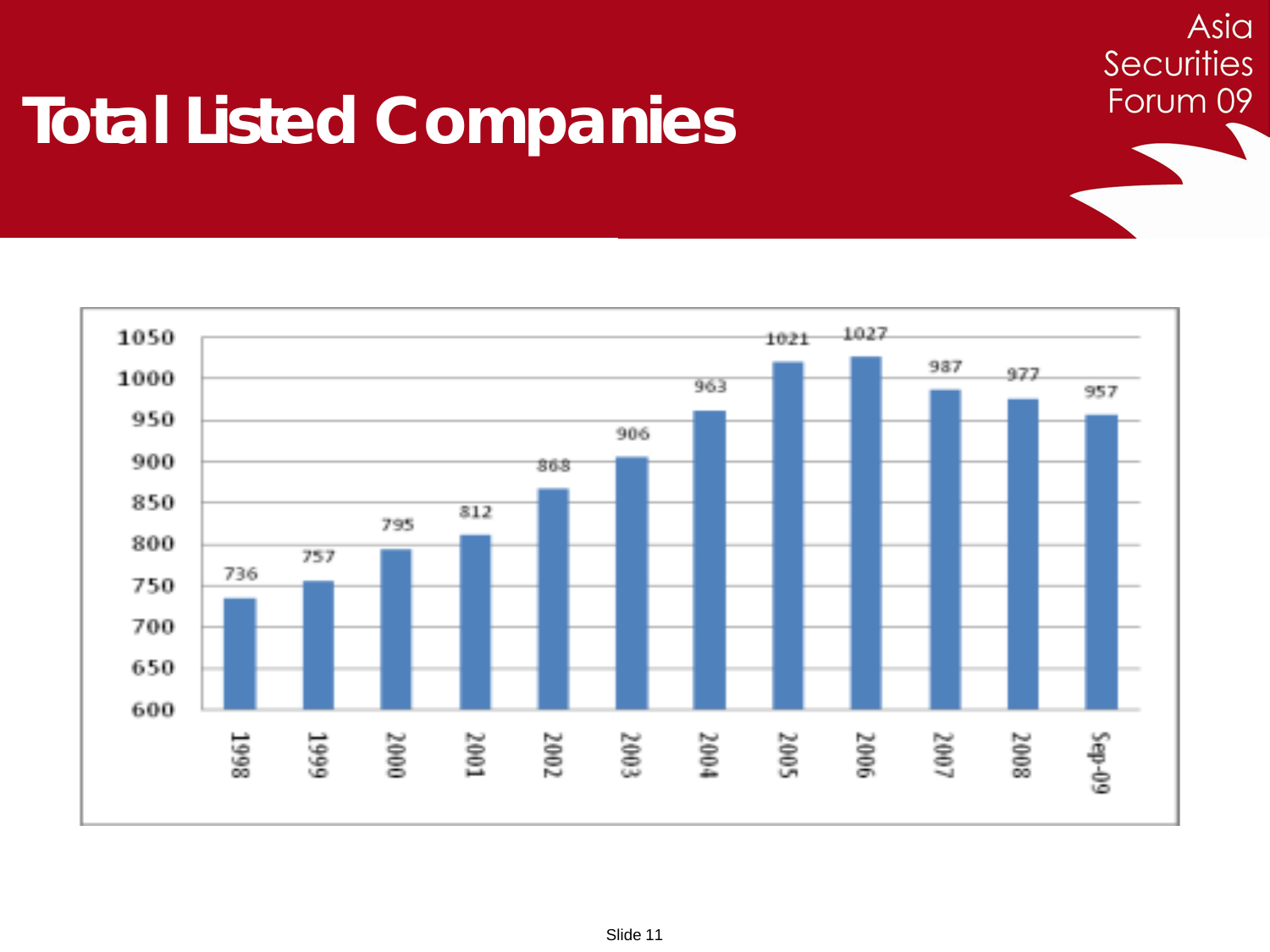### **Daily Average Market Transaction Value (RM'mn)**

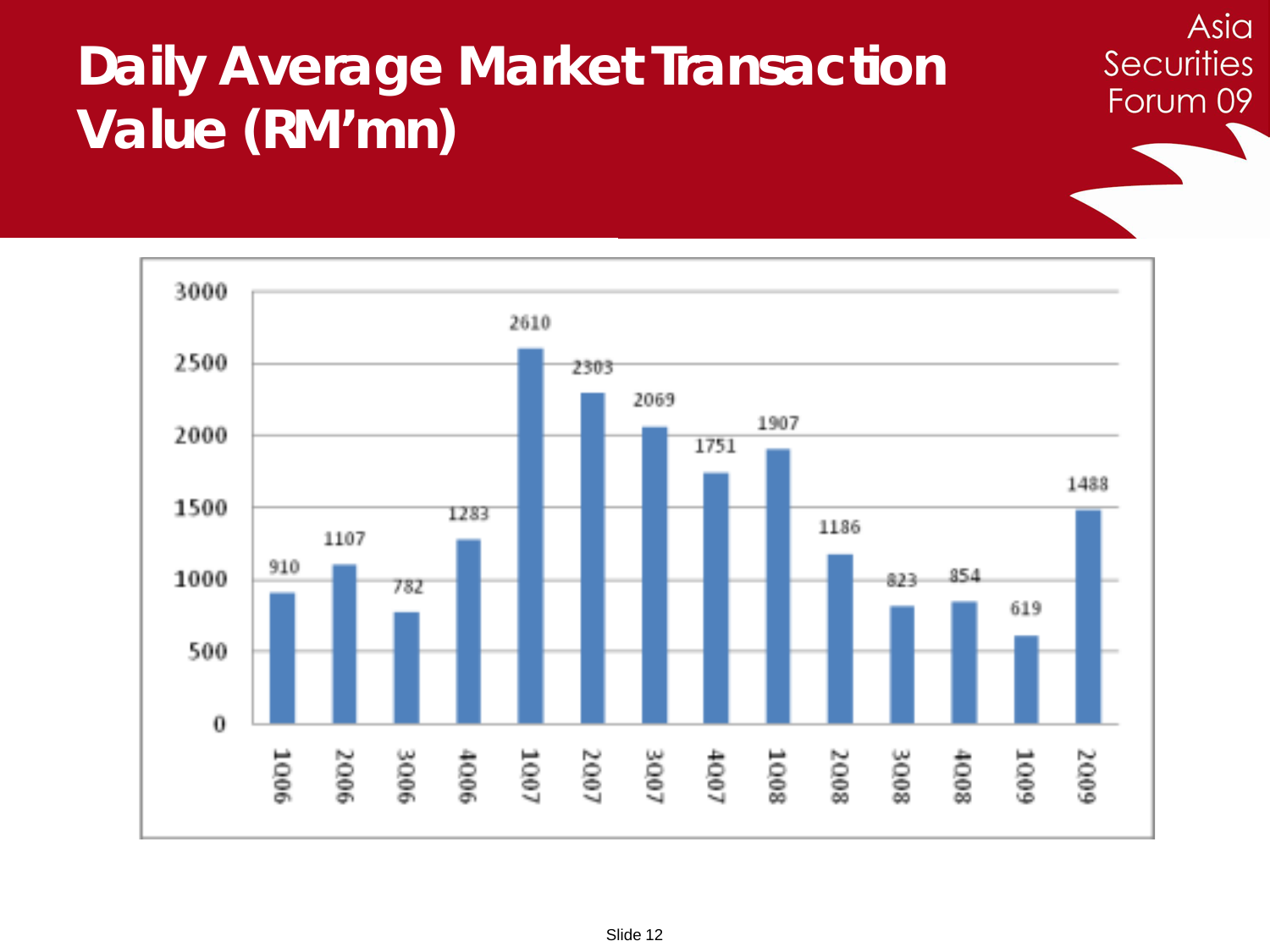# **Major Developments**

Asia **Securities** Forum 09

Efforts by Bursa to:

- 1) Improve accessibility
- 2) Introduce new products and services
- 3) Strengthen liquidity
- 4) Internationalize markets.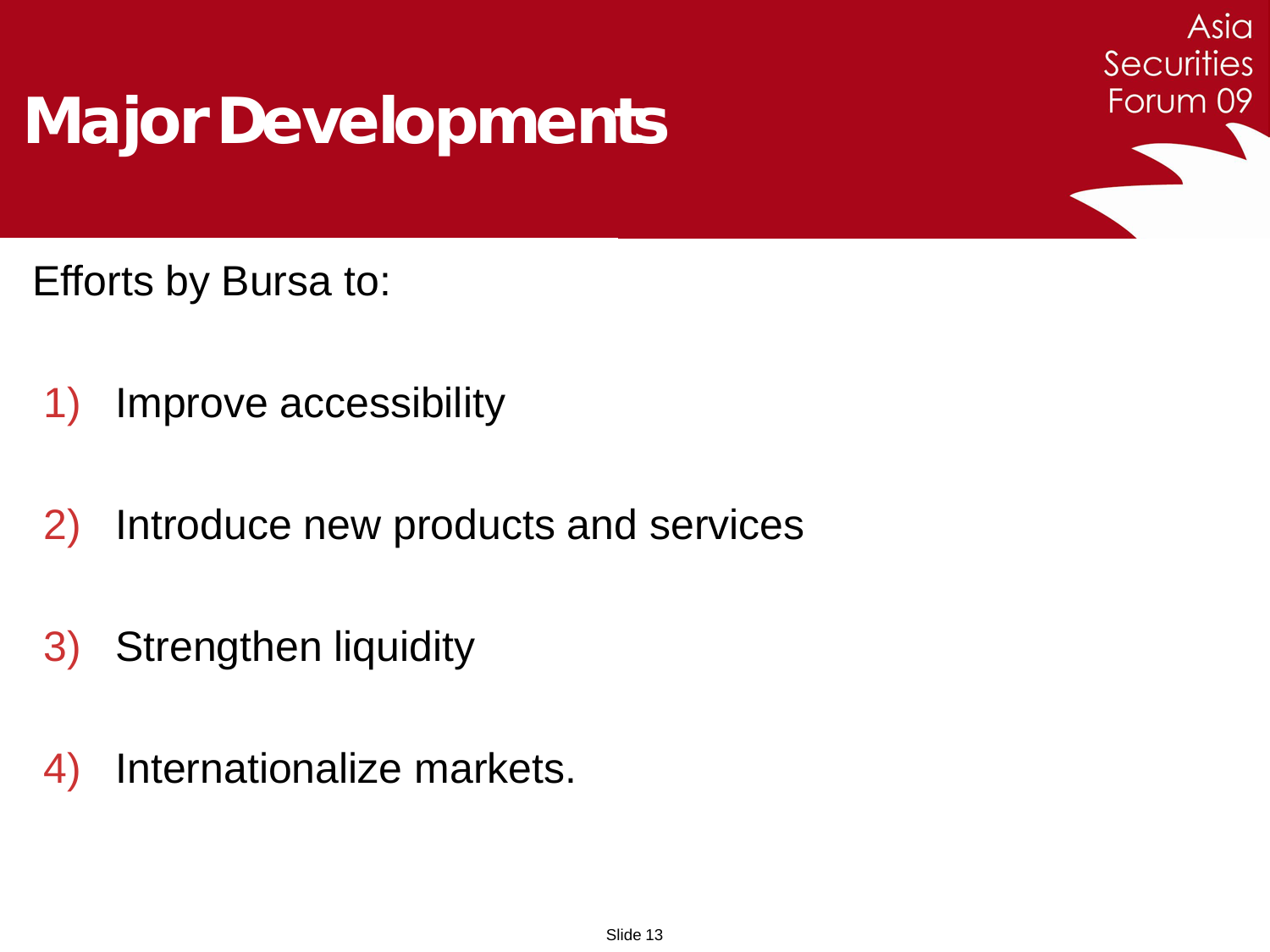## **The Steps Taken Are ……**

#### **FTSE BM Palm Oil Plantation Index Series**

cements Bursa's position as a key centre for commodities-related capital market offerings.

Asia

**Securities** 

Forum 09

#### **Structured warrants and ETFs**

allow more proprietary day traders and spur liquidity in the market.

#### **FTSE Bursa Malaysia KLCI**

- easier to replicate index and enable investors to focus trade on 30 stocks (from 100)
- tie-up with the FTSE Group also offers the FBM KLCI instant recognition and credibility among investors

#### **Multicurrency Securities Framework**

add more depth to the Malaysian capital markets.

#### **Main and Ace markets**

- provide companies with a clearly-defined platform
- raise capital, which will enhance efficiency, access and certainty in the fund-raising process

#### **CMDF Bursa Research Scheme (CBRS)**

enhance liquidity by generating interests in stocks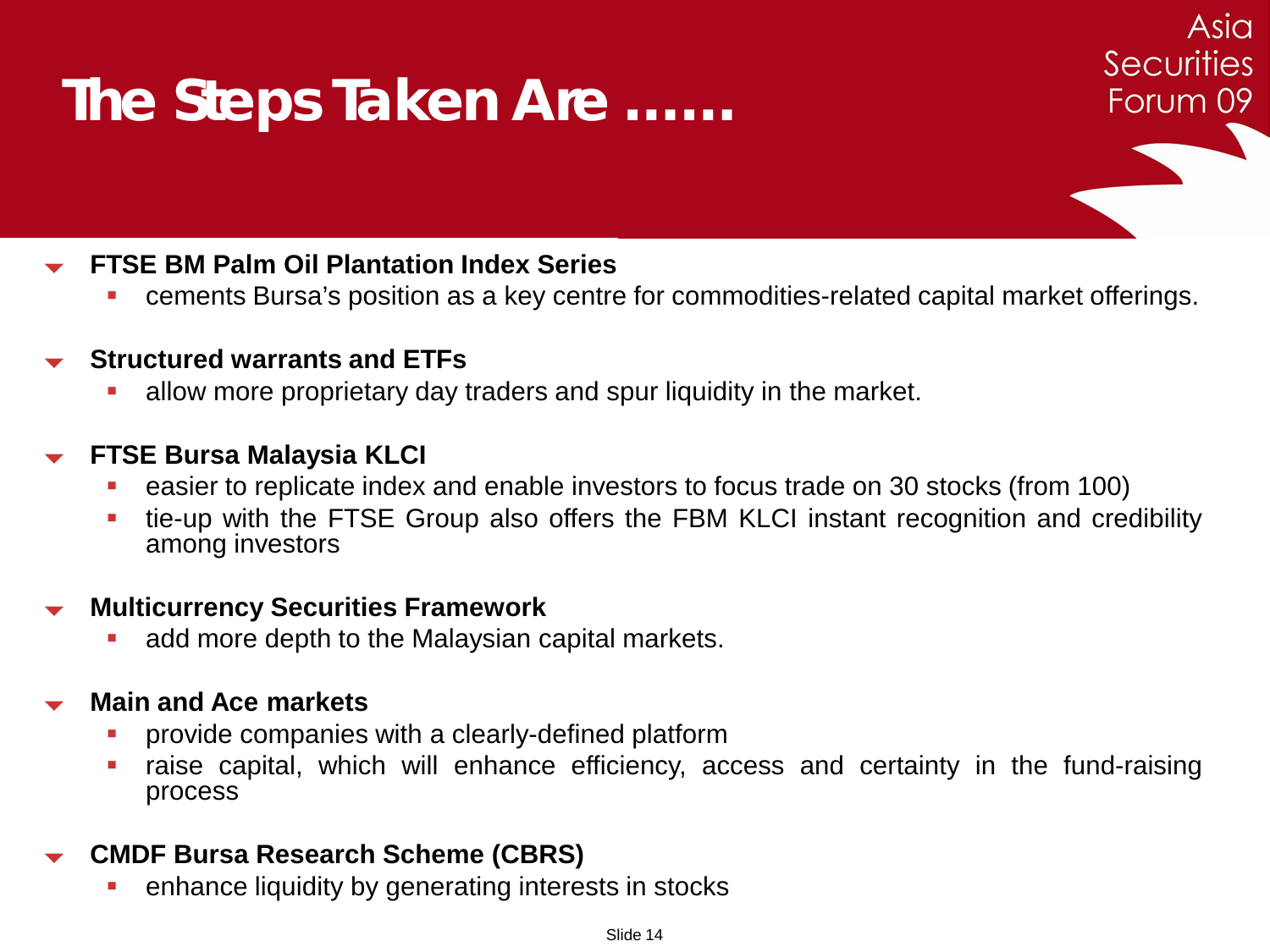## **Key Milestones for 2008/2009**

- Continue to establish a niche in Islamic capital market
- Key focus and initiatives in this area include: 1) issue of new licenses for foreign brokers, and 2) encourage the trading of Islamic securities.
- Strategic partnership with Chicago Mercantile Exchange Inc (CME) Group.
	- boost the Malaysian CPO visibility as it trades alongside other major edible oil contracts such as soy oil.

Asia

**Securities** 

- Further develop the Malaysian commodities market via the creation of Bursa Commodity House.
- Enhance liquidity in the market by restructuring the minimum bids/spread size.
- Introduction of Multicurrency ETFs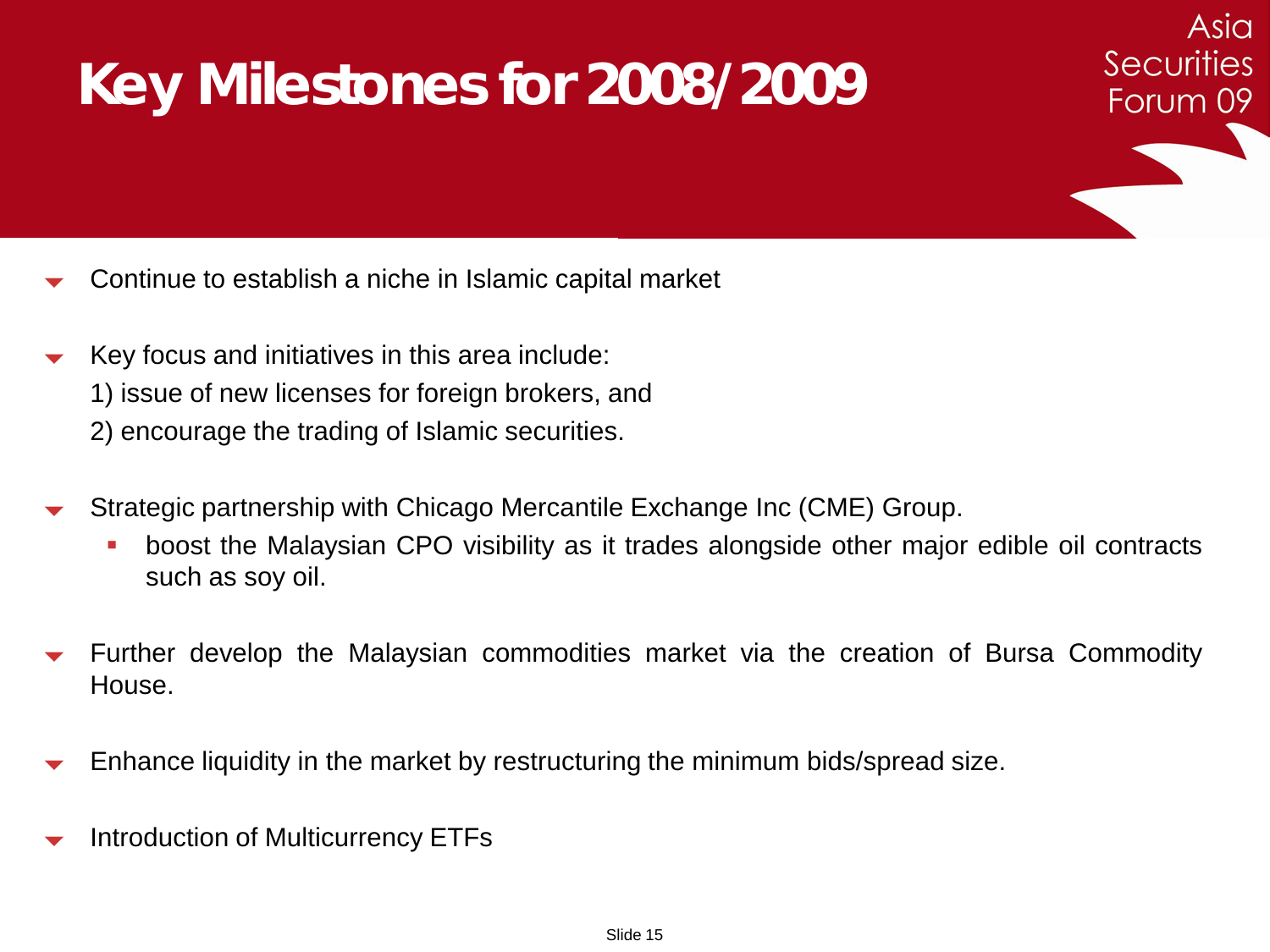### **Market Direction– Rally Has More Legs**

FBM KLCI hits a high of 1230 on October 08th

 positive external news flows supports an imminent economic recovery story

Asia

**Securities** 

- Nonetheless, average daily volume reduced drastically
	- **-** lower retail participation...
	- …but participation of domestic institutions rose, picking up the slack from foreign investors as well.
- The benchmark index is trading at FY10 multiple of 16x , vs. regional markets' 11x to 16x.
	- Strong support at 1,150 to 1,200 levels
	- corporate earnings are expected to grow by 22.3% in CY10 after contracting by 5.8% in CY09.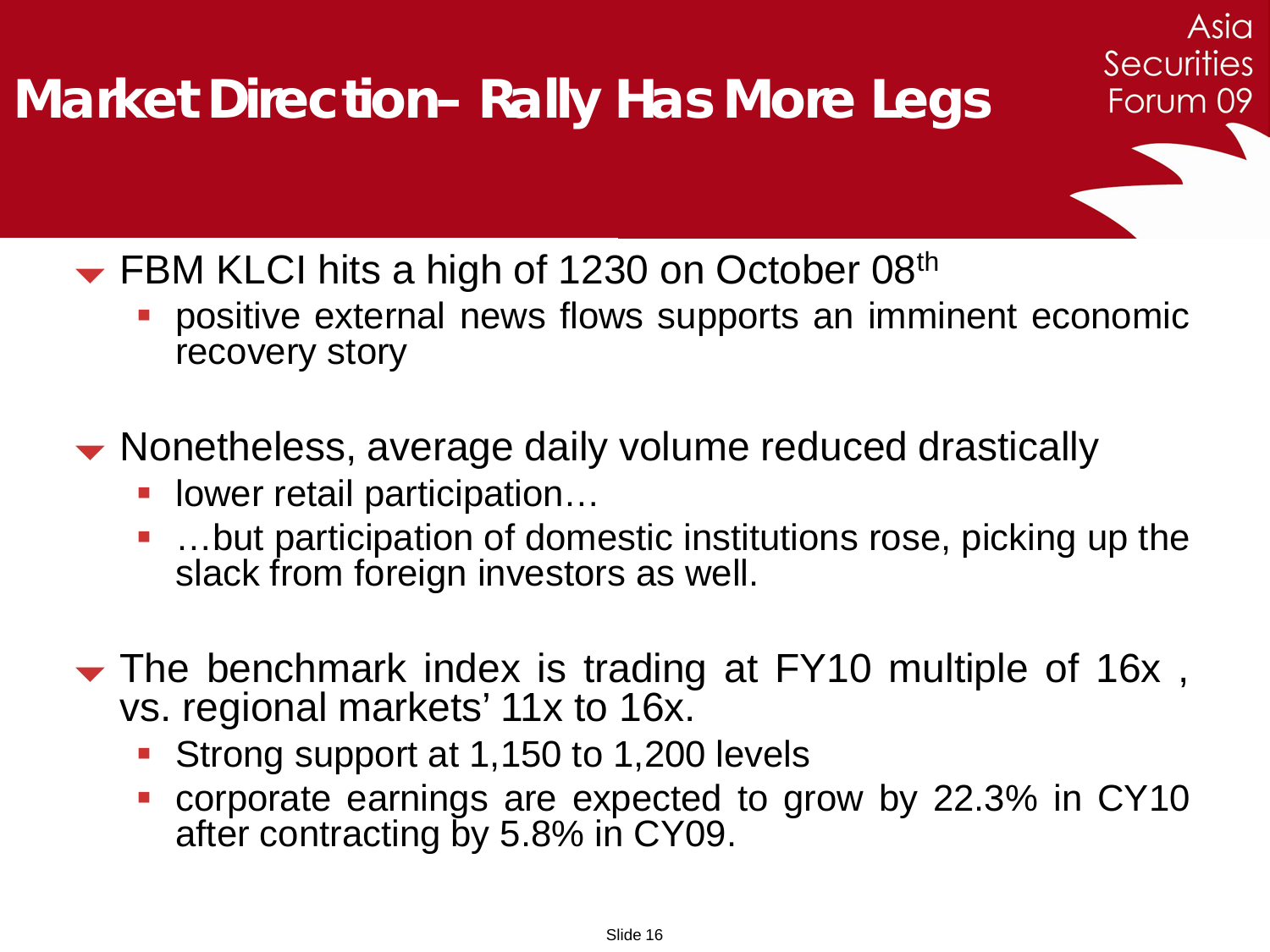# **FBM KLCI Valuation – PER Method**

Asia

**Securities** 

- FBM KLCI 2010 Target of 1,370 @ 17.8x PER
- 12.4% premium to bottom up valuation of 1,219 and will be driven by liquidity

|             | 2009 | 2010 |
|-------------|------|------|
| (EPS (sen)  | 63.9 | 77.1 |
| PER @ 1,213 | 19.0 | 15.7 |
| PER @ 1370  | 21.4 | 17.8 |

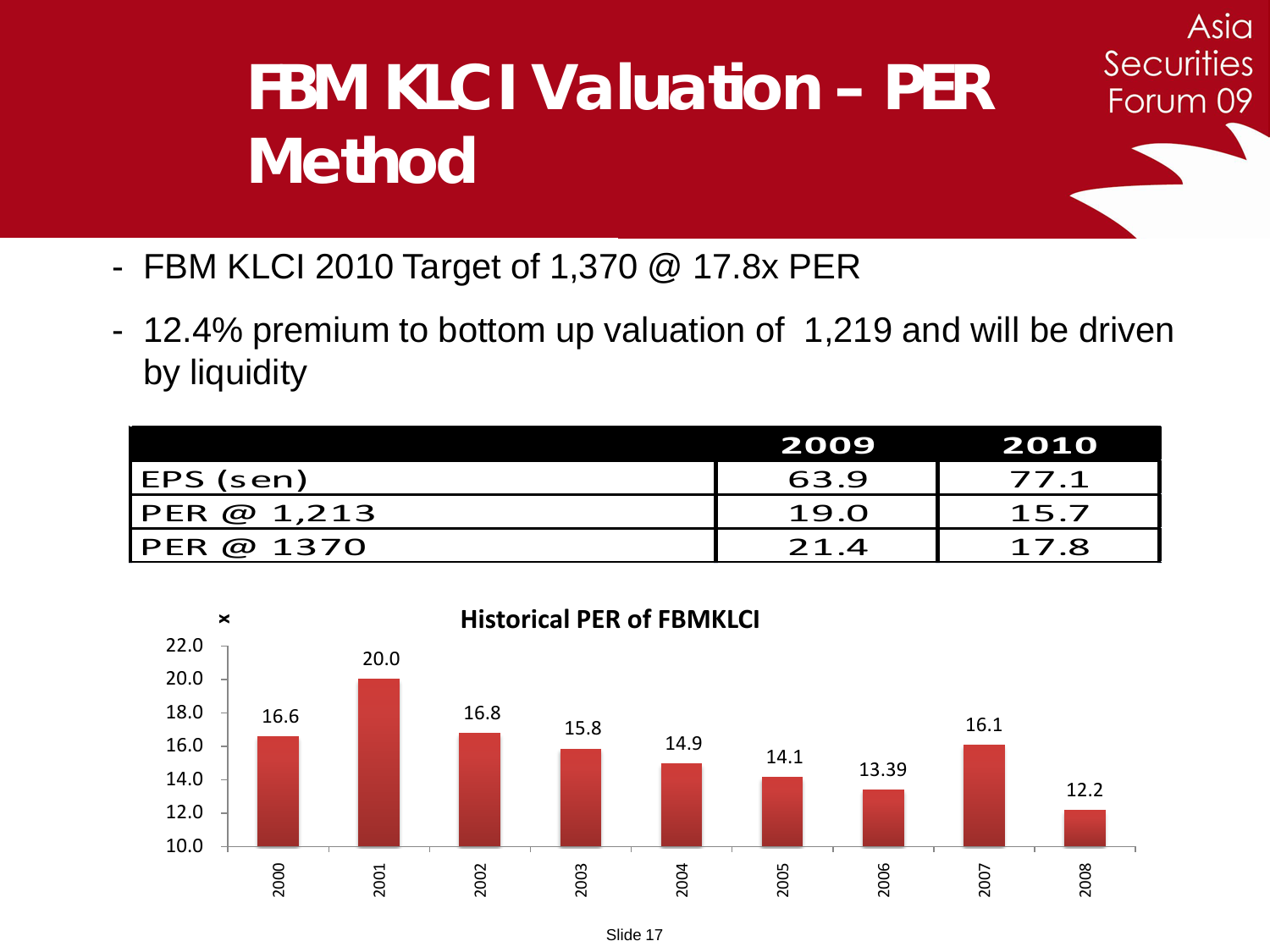### **Securities FBMKLCI Valuation-Market**  Forum 09 **Capitalization Method**

Asia

### **Market Cap (FBMKLCI) / GDP Ratio – Scenario Analysis**

 At 1,370 target market cap/ GDP ratio of 0.60x is not far away from 2000-2008 Average of 0.55x

| <b>Market Cap/GDP Ratio (x)</b> | 0.45 | 0.50 | 0.55 | 0.60 | 0.65 |
|---------------------------------|------|------|------|------|------|
| <b>KLCI (2009)</b>              | 946  | 1051 | 1156 | 1261 | 1351 |
| <b>KLCI (2010)</b>              | 1026 | 1140 | 1254 | 1368 | 1482 |

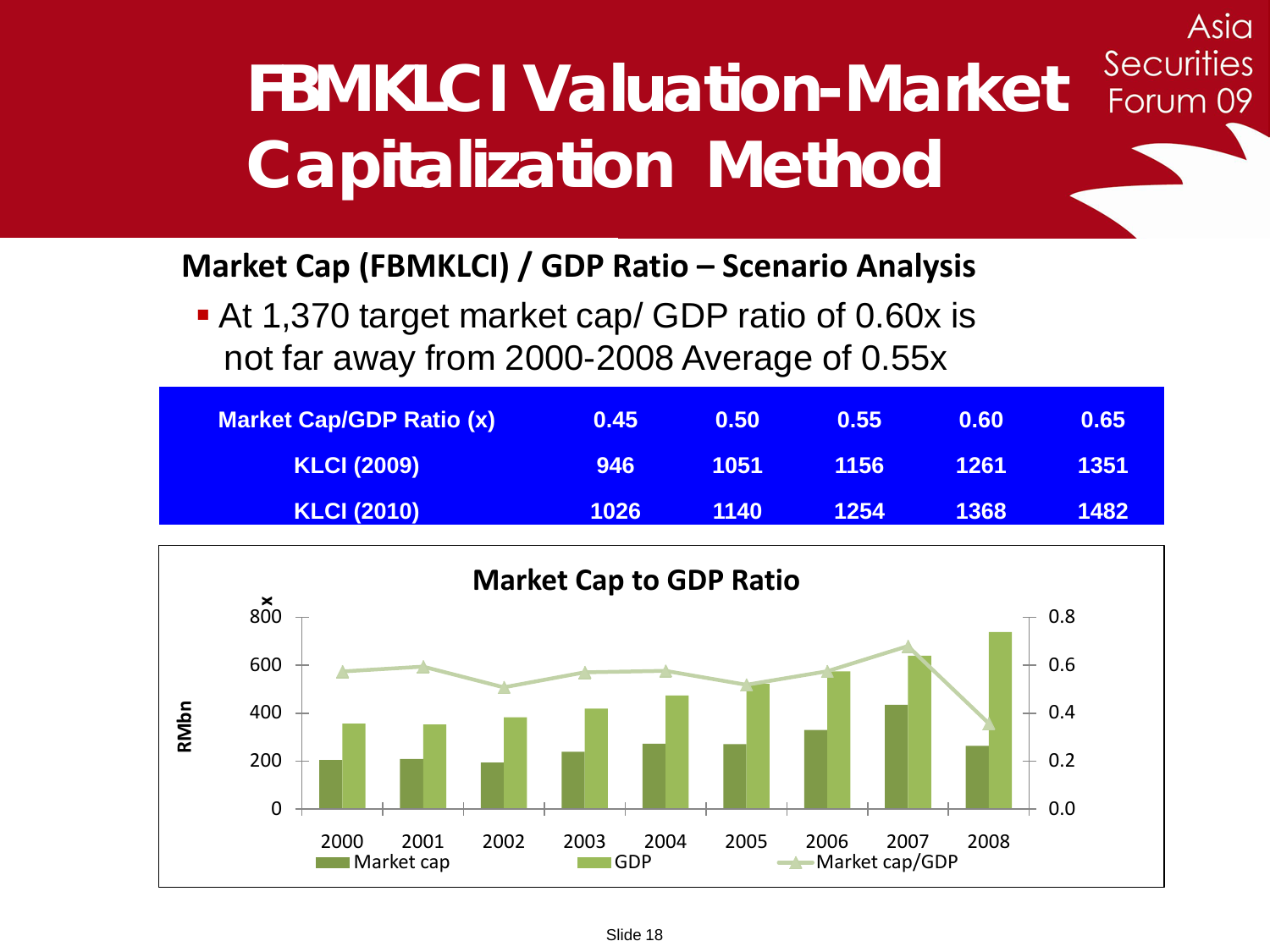# **Key Market Drivers & Risk**

### **Drivers**

- **►** Accommodative Monetary Policy and Fiscal Expansion.
- $\blacktriangleright$  Resumption in exports growth.
- Ample liquidity in the system.
- Drastic liberalization measures and divestment of GLCs non-core businesses will drive foreign investments and corporate manoeuvres.

Asia

**Securities** 

Forum 09

Corporate earnings upgrade

### **Risks**

- $\blacktriangleright$  Further delays in the implementation of 9MP.
- Prolonged Recession in Malaysia's key trading nations